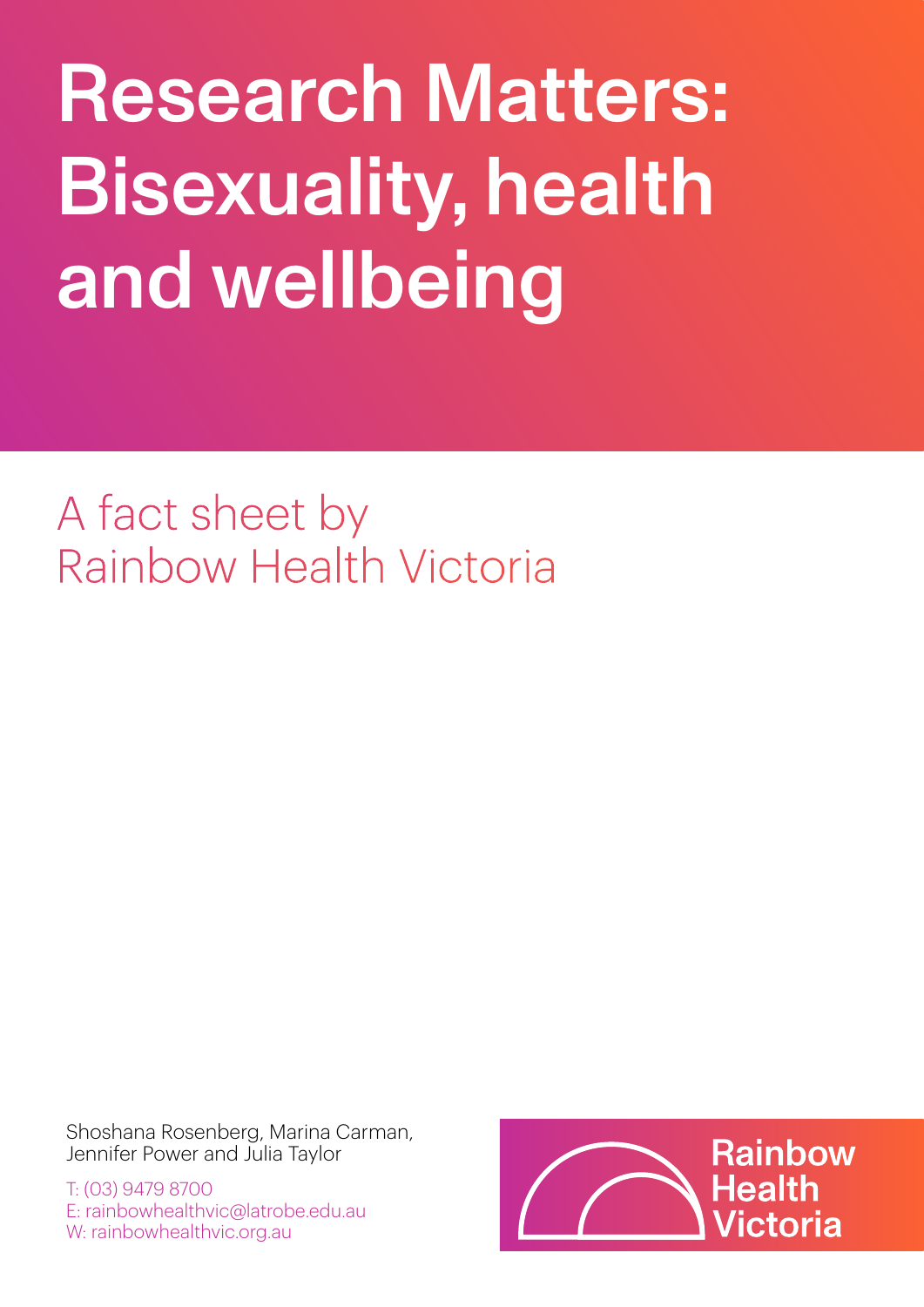# 1. Introduction

This briefing paper will begin by outlining some key definitions that are relevant in discussing bisexuality, before moving on to discuss the current research base on health and wellbeing needs, and implications for policy and practice.

Sexuality is commonly understood as having three dimensions – sexual attraction, behaviour and identity.<sup>1,2</sup> Sexual attraction (how you feel) is different from sexual behaviour (what you do or have done). These factors may influence, but not necessarily determine, your sexual identity (how you feel about and describe yourself). Sexuality can also be linked to experiences of love and romantic attraction, or separate from them.

If a person is predominantly attracted to, or has sex with, people of a different gender, they may identify as heterosexual. If they are predominantly attracted to, or have sex with, people of the same gender, they may identify as gay or lesbian. Some people are attracted to, or have sex with, people of more than one gender, or are attracted to people regardless of gender. In those cases, they might use the terms bisexual, pansexual or queer to describe their sexuality. Other terms that are increasingly used include bi+ or multi-gender attracted.

Sexuality is not simple and is not necessarily static. People may be attracted to, or have sex with, people outside of their sexual identity.<sup>3,4</sup> Others may identify as bisexual but are assumed to be heterosexual if they are in a mixed-gender relationships<sup>5,6</sup> or to be homosexual if in a samegender relationship. Sexuality and sexual identity can also be fluid throughout a person's life,<sup>7</sup> influenced by their social environment and degree of openness about their sexuality, or be specific to the different people they meet and fall in love with.

# 2. Definitions of bisexuality

Community and research definitions of bisexuality have differed over time. Some research has defined

#### Rainbow Health Victoria: Evidence + Advocacy + Action

Rainbow Health Victoria is a program that supports lesbian, gay, bisexual, trans and gender diverse, intersex and queer (LGBTIQ) health and wellbeing through research and knowledge translation, training, resources, policy advice and service accreditation through the Rainbow Tick. We're located within the Australian Research Centre in Sex, Health and Society at La Trobe University and are funded by the Victorian government.

Research Matters is a series of information resources produced by Rainbow Health Victoria that:

- $\triangleright$  draws together the latest research on LGBTIQ health and wellbeing
- $\triangleright$  promotes knowledge on the key issues involved in LGBTIQ inclusion
- $\blacktriangleright$  assists communities, organisations, service providers and government in implementing policies and programs to improve health, wellbeing and inclusion

This issue will outline a range of issues that are specific to the health and wellbeing of bisexual people.

bisexuality as an identity related to behaviour towards or attraction to binary genders (i.e. 'men' and 'women'), while more contemporary definitions use it to describe behaviour towards or attraction to multiple genders. Meanwhile, terms such as queer or pansexual have been described in some research as oriented towards attraction that includes trans and gender diverse people.<sup>8</sup> However, as one study indicates, some people have tended to take the perspective that, despite the 'bi' in bisexual, there is no inherent gender binary implied by the term.<sup>9</sup>

In practice, a range of terms are in use, and debates continue regarding the inclusive or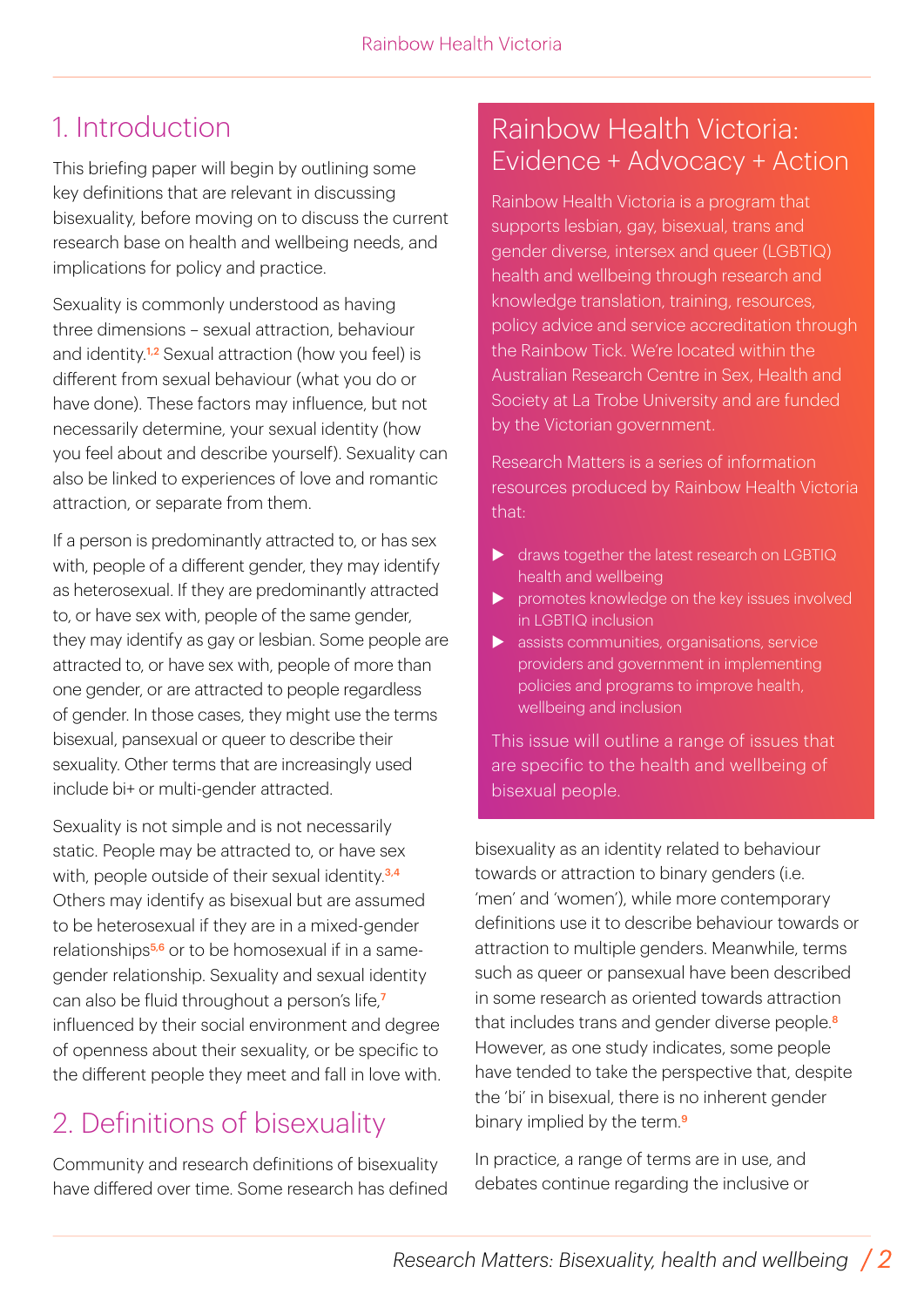exclusive nature of various identities within bisexuality, along with the utility of an 'umbrella' term.<sup>10</sup> However, most recent research and bisexual advocacy publications have argued that bisexuality is best understood as an inclusive term for people with non-monosexual (i.e. heterosexual or homosexual) sexualities, as well as a unique sexuality label.<sup>8,10,11</sup> For this reason, this paper uses 'bisexual' as an inclusive term covering bisexual, queer and pansexual sexualities.

Overall, research looking specifically at bisexual health and wellbeing is limited, but work is growing in this area, and researchers are beginning to investigate the diversity of bisexual experiences.

Some research on bisexuality in Australia has been conducted through large population-level studies of sexuality. The Australian Study of Health and Relationships survey conducted in 2013 found that a small percentage of participants in the survey reported identifying as bisexual (1.3 per cent of men and 2.2 per cent of women). Meanwhile, around 9 per cent of men and 19 per cent of women reported a history of same-gender experience or attraction irrespective of their sexual identity.<sup>2</sup>

The numbers of people identifying as bisexual are often larger than those identifying as gay or lesbian, though this can vary by gender.<sup>2,13</sup> There are also indications that the numbers of people identifying as bisexual are significantly higher in younger age groups.<sup>14,15</sup> Given this, the issues discussed here are of significant relevance to those seeking to provide LGBTIQ-inclusive health and community services.

# 3. Bisexuality and stigma

Bisexual people report significant experiences of stigma and discrimination. This is a result of social inequality and exclusion shaped by judgements about their location outside normative heterosexuality.<sup>16</sup> At the same time,

bisexuality in most Western societies has been erased or subjected to several damaging cultural narratives,<sup>17,18</sup> including:

- $\blacktriangleright$  bisexuality is exclusively a stepping-stone towards homosexuality (which is also viewed negatively)
- $\blacktriangleright$  bisexual people are merely experimenting, going through a 'phase' or are disingenuous or confused their 'true' sexual identification
- $\triangleright$  bisexual people are hypersexual, and are therefore acceptable targets of objectification
- $\triangleright$  bisexual people are more likely to have extramarital affairs, and therefore more likely vectors of sexually transmissible infections and blood-borne viruses.<sup>(19,20)</sup>

Negative views of bisexual people have been described as both biphobia (anti-bisexual prejudice and discrimination) as well as monosexism (the belief that people can only truly either be gay, lesbian or heterosexual).6 Both play out also within LGBTIQ communities, with bisexual people reporting exclusion and a lack of understanding.6,19,20,21

Experiences of erasure and invisibility, as well as stigma and discrimination, contribute to bisexual people feeling pressure to conceal their sexuality. Bisexual people report experiencing 'coming out' as particularly complicated in contexts where their identity is not well understood or is not recognised as legitimate, with some describing an exhausting process of constantly having to explain themselves to others.22 One study found that bisexual people can find it hard to disclose even within intimate relationships, or to navigate conversations around monogamy in light of stereotypes.<sup>23</sup>

Consistent with the everyday pressures and challenges described above, some research indicates that bisexual people experience poorer health and wellbeing outcomes than the general population and in some studies also poorer than their lesbian and gay counterparts.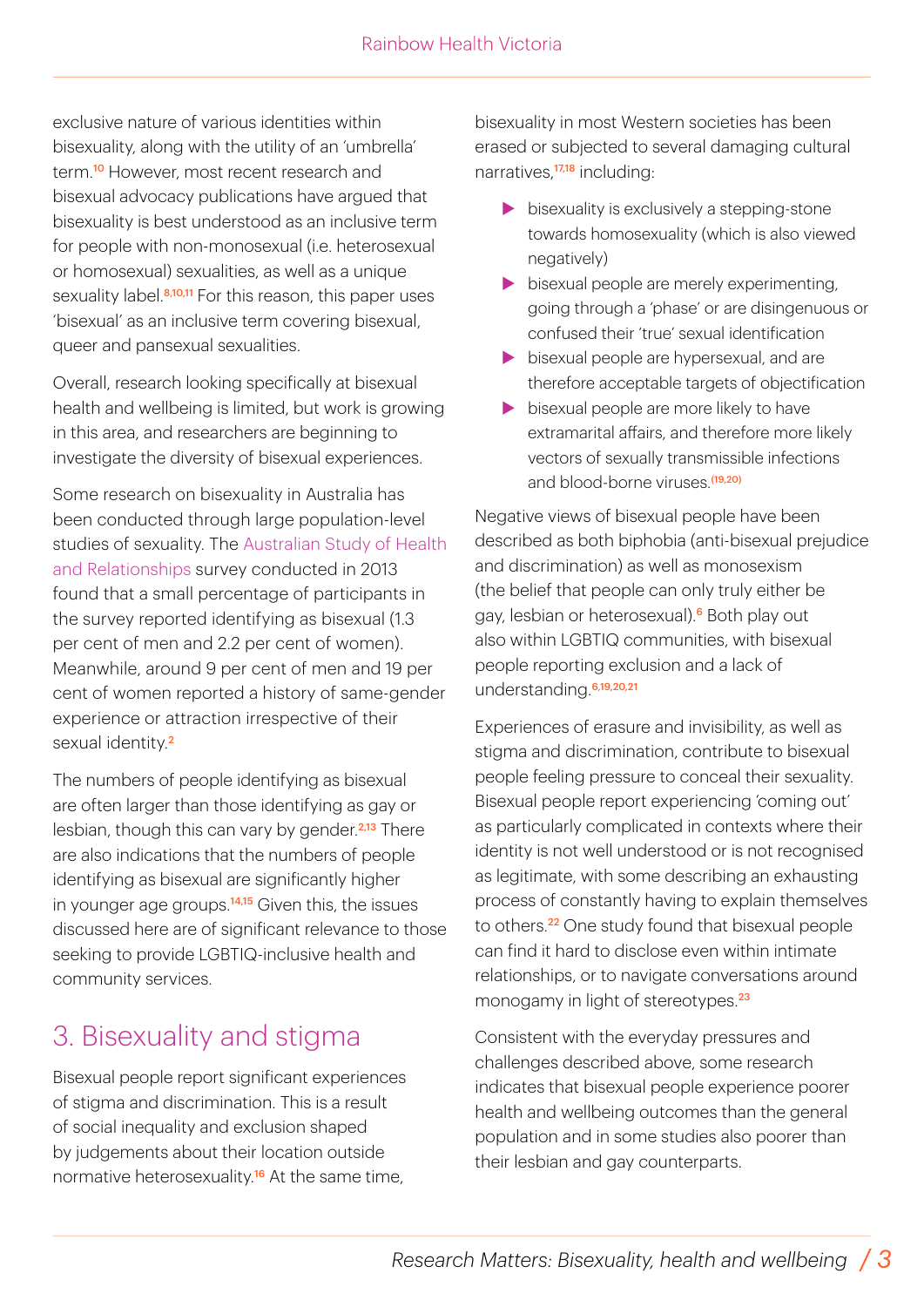### 4. Health research

Data from the Household, Income and Labour Dynamics in Australia (HILDA) survey indicate comparatively poorer life satisfaction, general health, mental health and health behaviours among those who identified as lesbian, gay and bisexual compared to those who identified as heterosexual. Within this, most health outcomes were found to be worse for bisexual people than for heterosexual people and, in relation to some health issues, worse than for gay men and lesbians.<sup>24</sup>

Other research has captured health data for bisexual people, but in a categories that combine it with either lesbians or gay men. So, for example, a number of studies have found that lesbian and bisexual women have a higher risk for asthma, obesity and cardiovascular disease<sup>25</sup> and smoking<sup>26</sup> compared to heterosexual women. Similarly, sexually-active bisexual men are a risk population for HIV and STIs in Australia, alongside gay and other men who have sex with men.<sup>27</sup> However, research specifically on HIV and sexually transmissible infection risk and prevalence for bisexual men is lacking, $28$  and little attention has been paid to their experiences and needs.

That said, some research has found higher rates of alcohol and other drug use among bisexual people compared to the general population.<sup>29</sup> This includes research that found higher rates for bisexual women compared to lesbian women<sup>30</sup> as well as higher rates of illicit drug use for bisexual and gay men (in a combined category).<sup>31</sup> The meaning of these findings is not self-evident. Some studies have found that alcohol and other drug use incorporates positive elements in terms of facilitating social connection and wellbeing for LGB populations, $32$  notwithstanding those cases where alcohol and other drug consumption is accompanied by negative personal impact.<sup>33</sup>

A key limitation of this health literature is that survey questions about sexuality are limited to

identity, which may not capture all those who fall within the broad experience of bisexuality, and does not allow for complexities within and between categories such as gay, lesbian, bisexual and heterosexual. To fill this gap, a small but growing body of research has begun to investigate the specificity and complexity of bisexual experiences and the overlap and intersection with other social factors, including gender.

## 5. Mental health research

The largest body of research specifically addressing bisexual health and wellbeing has related to mental health, with those identifying as bisexual consistently reporting significantly higher rates of mental health issues compared to both gay and lesbian or heterosexual people.<sup>2,23,34</sup> This includes bisexual, pansexual and queer people living in Australia, who report significant levels of psychological distress, diagnoses for anxiety and depression, and suicidality.<sup>33</sup>

Some studies indicate that people who identify as pansexual or queer experience worse mental health than those who identify as bisexual.<sup>(35,36)</sup> This is likely associated with findings that suggest those who use pansexuality as a label are more likely to be younger or trans and gender diverse,<sup>12</sup> groups that independently report higher rates of mental health issues. Private Lives 3, the largest national survey of LGBTIQ Australians, found a significant overlap between trans and gender diverse identities and those identifying as bisexual, pansexual or queer.<sup>33</sup> It is likely that people within this intersection of sexuality and gender may have especially complex mental (and other) health needs.37 However, to date only a small body of research has examined this issue.

Much research describes the connection and belonging offered by LGBTIQ communities as protective for the mental health of LGBTIQ people33,38 as it promotes self-acceptance and resilience in coping with stigma and discrimination.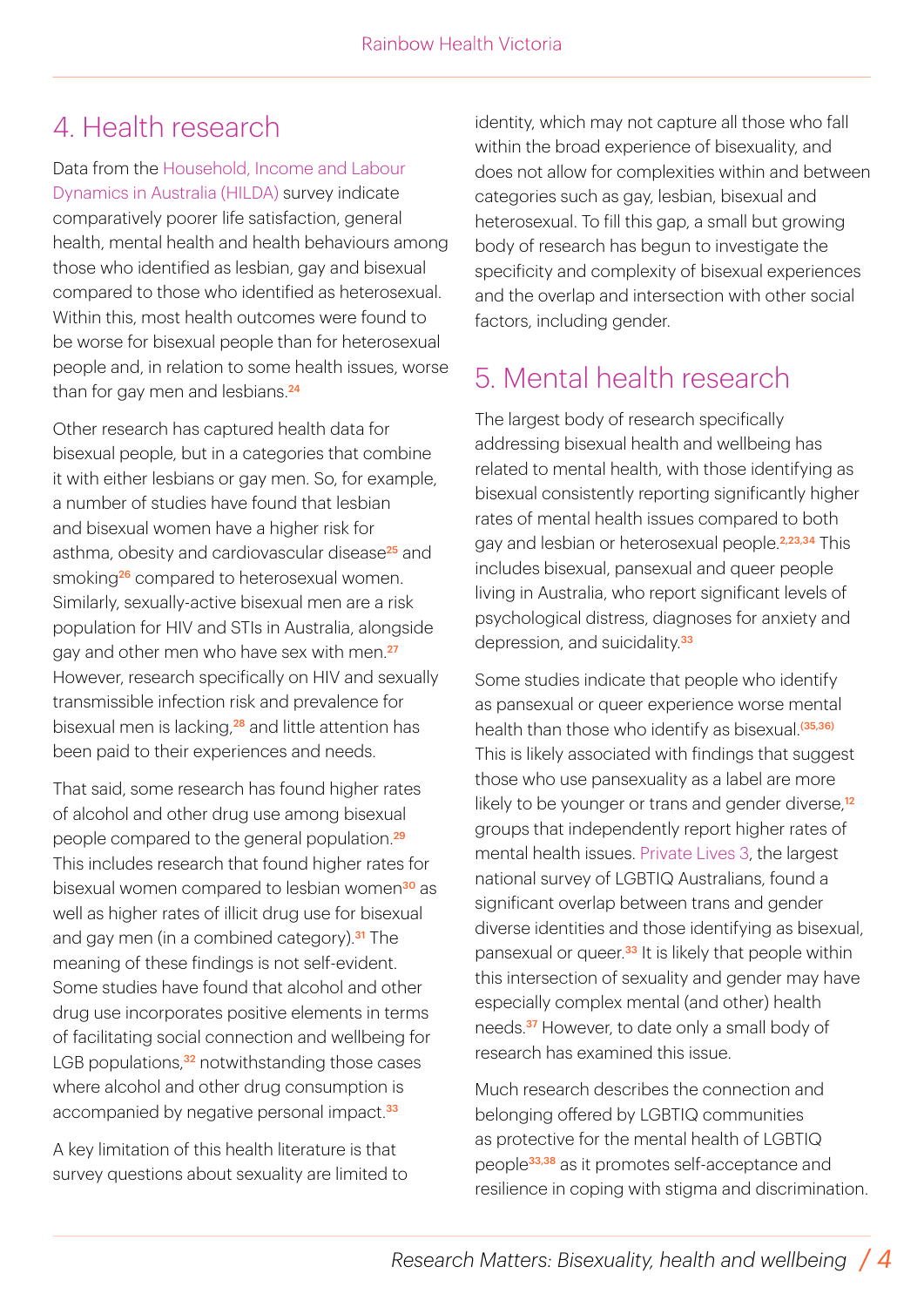However, some research has found bisexual people report feeling excluded from the LGBTIQ community. This is considered a significant factor in poorer mental health outcomes, in that it limits bisexual people's access to inclusive community spaces, representation and support.<sup>22</sup> Indeed, there are indications that self-acceptance may be lower among bisexual people than gay or lesbian people.23 This may also be relevant to findings that bisexual people who are in different-gender relationships report worse mental health outcomes than other bisexual people<sup>23</sup>

Other experiences that may also be associated with poor mental health outcomes include significant levels of homelessness,<sup>39</sup> and lower incomes and higher levels of poverty than both heterosexual or gay and lesbian counterparts.<sup>40</sup>

#### 6. Research on bisexuality and gender

Relatively little research has examined the gender differences and dynamics within this grouping. This is important in understanding bisexual health and wellbeing, yet the role of gender in health and wellbeing outcomes has not been sufficiently investigated. For instance, some studies into intimate partner violence have found that bisexual women experience higher rates of intimate partner violence, compared to lesbian or heterosexual women. This appears most often to be violence perpetrated by cisgender male partners, but researchers did not always ask about the gender of the perpetrator.<sup>(41,42)</sup>

Similarly, in Private Lives 3, bisexual, pansexual and queer participants are by far the most likely to report having experienced sexual assault. Alongside this, the most likely to report sexual assault are non-binary participants, followed by trans men and cisgender women.<sup>33</sup> Another national study of trans and gender diverse sexual health in Australia also found that most participants (60.9 per cent) defined their sexuality as multigender-attracted (i.e. bisexual, pansexual or queer), also finding significant experiences of sexual violence and coercion, particularly amongst trans men and non-binary participants assigned female at birth.43 These findings suggest that particular intersections of sexuality and gender are significant in these patterns of violence.

Gender is also a factor in terms of perpetration, with over half of participants in Private Lives 3 who reported experiencing intimate partner violence identifying the perpetrator as a cisgender man.<sup>33</sup> However, not enough is yet known about how gender plays out within the diversity of LGBTIQ relationships, including bisexual relationships.

Gender-based differences are especially visible in how bisexuality is viewed and portrayed. Female bisexuality appears to be more publicly accepted than male bisexuality, with consistently more women reporting bisexual identity, attraction and behaviour than men.2 In Private Lives 3, three times as many women identified as bisexual or pansexual compared to men.<sup>33</sup> Other research has found that bisexual men are less likely to disclose their sexuality than bisexual women,<sup>44</sup> and have been particularly subject to stigma based on an unfounded view of their role as 'viral bridges' in HIV transmission to female partners.<sup>45</sup> Female bisexuality is more visible in the media, but this occurs alongside common negative portrayals of bisexual women as dangerous or unstable, and the objectification and exploitation of female bisexuality in pornography.<sup>17</sup>

Further research is needed to better understand the ways gender impacts on relationships, social experiences and health and wellbeing outcomes for bisexual people. The overlap between trans and gender diverse identities and bisexuality is also under-researched, as are other significant intersections such as bisexuality, race and culture.<sup>46</sup>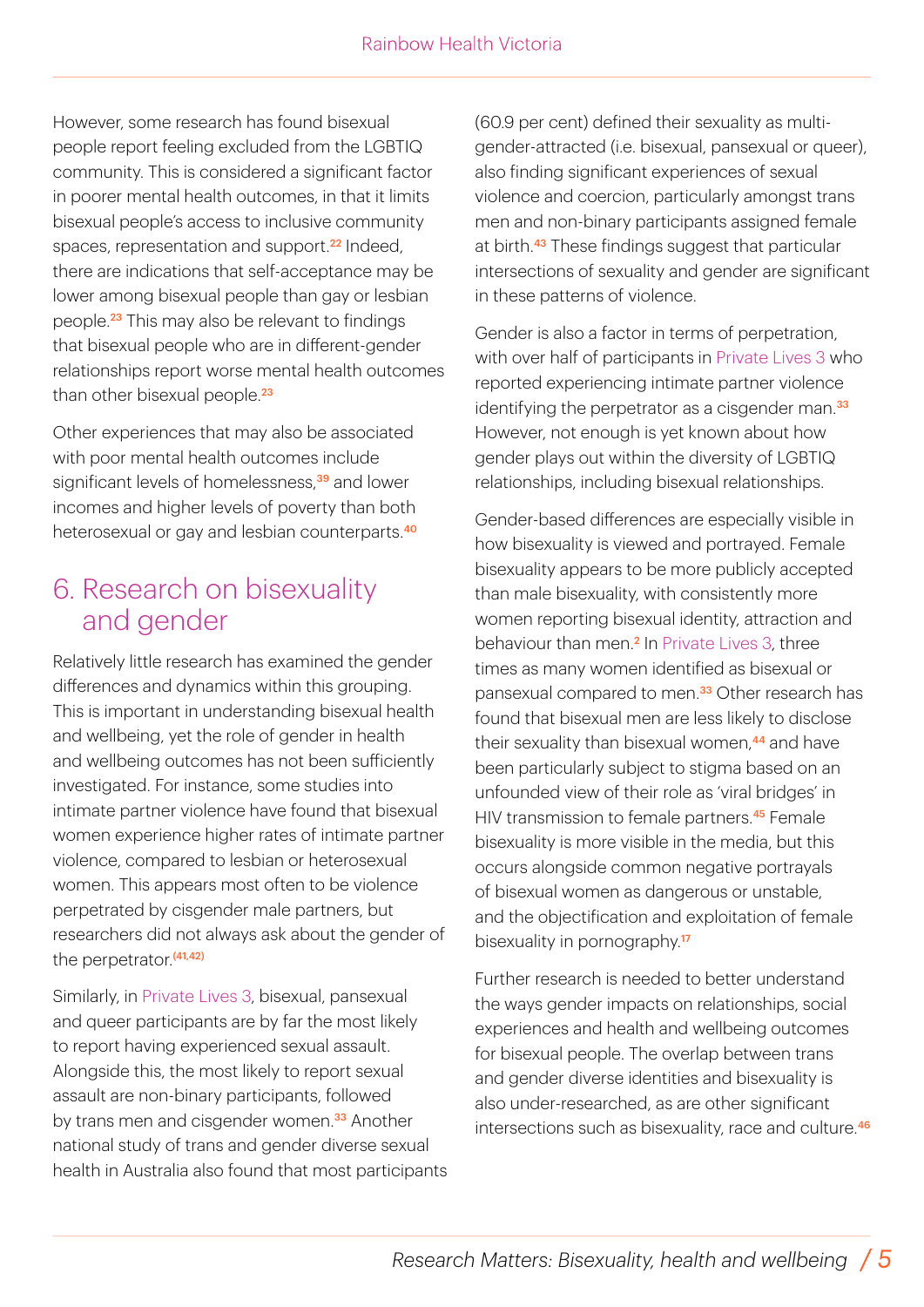#### 7. Research on service experiences and needs

A significant issue in health and wellbeing for bisexual people is barriers to accessing affirmative and quality healthcare and other services. This can include experiences of providers being uninformed, making assumptions about sexuality, using biphobic language, or behaving in a discriminatory way.<sup>21,47,48</sup> These dynamics are linked to the broader erasure and misunderstanding of bisexuality, and the ways in which medicine has institutionalised negative interpretations of bisexuality.49 Safe disclosure of sexuality to healthcare providers is associated with greater satisfaction with care, better care quality and better health outcomes, but many bisexual people choose not to disclose  $47$ 

There are also differences amongst bisexual people in terms of preferences for accessing services if required in the future. In Private Lives 3, bisexual participants were most likely to prefer accessing a mainstream health service that is known to be LGBTIQ-inclusive, and least likely to prefer accessing a health service catering only to LGBTIQ people. In contrast, queer participants were the most likely to prefer a service for LGBTIQ people only.33 This likely reflects the different experiences and needs of bisexual cisgender women, and trans and gender diverse people, in terms of feeling that their gender or sexuality had been respected when accessing care and therefore who they trust for care into the future.

These findings suggest that access to safe and affirming health and community services (both mainstream and LGBTIQ community-controlled) is a priority for bisexual health and wellbeing, including a focus on provider knowledge and skills specific to bisexuality.

# 8. Affirming experiences

Bisexual people report many positive life experiences, including being in loving relationships and families.<sup>33</sup> Some report specific positive aspects of being bisexual, including a sense of freedom from traditional social labels and relationship forms, having a unique perspective on the world, developing a greater sense of selfawareness, consciously building community and engaging in activism, and understanding adversity and diversity.<sup>50</sup>

Some report feeling galvanised to engage critically with politics and activism that challenges the pathologising lens often applied to this sexuality.<sup>51</sup> This includes Australian bisexual activism, which is geared towards community building between bisexual people, as well as between bisexual people and the rest of the LGBTIQ population.<sup>52</sup>

## 9. Implications

Bisexual people have been erased, or clustered together with lesbian and gay populations, in ways that deny their identities, experiences and unique service needs. A research focus on bisexuality is emerging, but few large-scale bisexual-specific studies have been conducted to date,<sup>48</sup> and more are needed.

Research that has been conducted indicates that addressing homophobia and the inclusion of lesbian and gay people will not automatically create inclusive social spaces and services for bisexual people. The distinct experiences of bisexual people need to be understood, such as the need for greater recognition, representation and acknowledgement of the unique effects of biphobia.<sup>51</sup> This includes investigation and improved understanding of how to meet the needs of bisexual people for community connection and how this connection can support mental health.<sup>44</sup>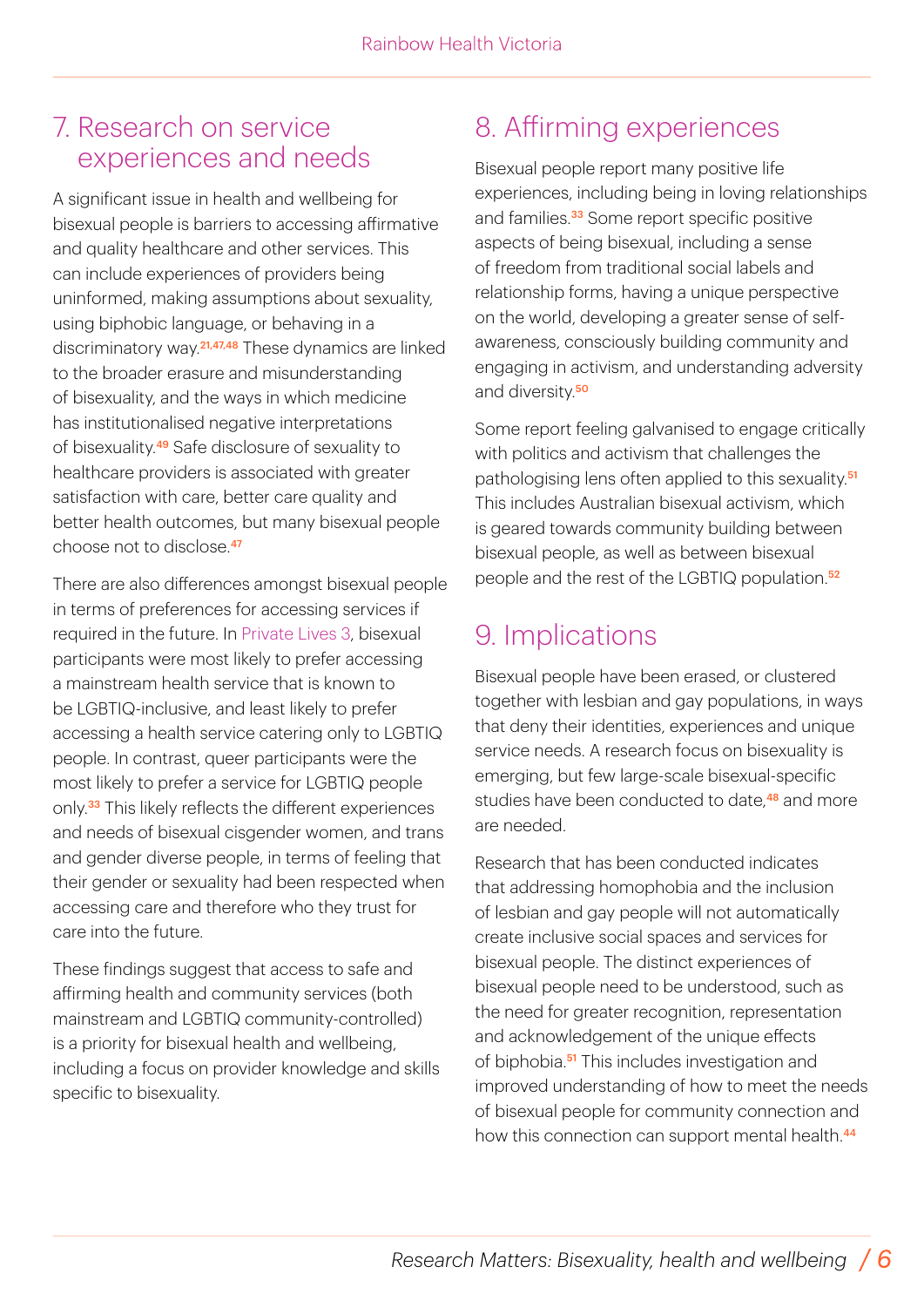Addressing the needs of bisexual people within broader efforts to further LGBTIQ inclusion will require specific attention in research, policy, service design and delivery, as well as tailored community-based initiatives.

### References

- **1.** [Kovic A, Hampson P, Gonsiorek JC. Sexual identity and sexual](https://doi.org/10.1002/9781118896877.wbiehs455) orientation. International Encyclopaedia of Human Sexuality. 2020;1115–354.
- **2.** Richters J, Altman D, Badcock PB, Smith AMA, Visser RO de, [Grulich AE, et al. Sexual identity, sexual attraction and sexual](https://doi.org/10.1071/SH14117) experience: the Second Australian Study of Health and Relationships. Sexual Health. 2014;11(5):451–60.
- **3.** Vrangalova Z, Savin-Williams RC. Mostly Heterosexual and [Mostly Gay/Lesbian: Evidence for New Sexual Orientation](https://doi.org/10.1007/s10508-012-9921-y) Identities. Archives of Sexual Behaviour. 2012;41(1):85–101.
- **4.** Katz-Wise SL. Sexual fluidity in young adult women and men: associations with sexual orientation and sexual identity [development. The Psychology of Sexuality. 2015;6\(2\):189–208.](https://psycnet.apa.org/doi/10.1080/19419899.2013.876445)
- **5.** Hayfield N, Clarke V, Halliwell E. Bisexual women's [understandings of social marginalisation: 'The heterosexuals](https://doi.org/10.1177%2F0959353514539651) don't understand us but nor do the lesbians.' Feminism and Psychology. 2014;24(3):352–72.
- **6.** [Roberts TS, Horne SG, Hoyt WT. Between a gay and a straight](https://doi.org/10.1080/15299716.2015.1111183) place: Bisexual individuals' experiences with monosexism. Journal of Bisexuality. 2015;15(4):554–69.
- **7.** [Savin-Williams RC, Joyner K, Rieger G. Prevalence and stability](https://doi.org/10.1007/s10508-012-9913-y) of self-reported sexual orientation identity during young adulthood. Archives of Sexual Behaviour. 2012;41(1):103–10.
- **8.** Flanders CE, LeBreton ME, Robinson M, Bian J, Caravaca-[Morera JA. Defining bisexuality: Young bisexual and pansexual](https://doi.org/10.1080/15299716.2016.1227016) people's voices. Journal of Bisexuality. 2017;171:39–57.
- **9.** [Galupo MP, Ramirez JL, Pulice-Farrow L. 'Regardless of their](https://doi.org/10.1080/15299716.2016.1228491) gender': Descriptions of sexual identity among bisexual, pansexual and queer identified individuals. Journal of Bisexuality. 2017;17(1):108–24.
- **10.** [Flanders CE. Under the bisexual umbrella: Diversity of identity](https://doi.org/10.1080/15299716.2017.1297145) and experience. Journal of Bisexuality. 2017;171:1–6.
- **11.** [Elizabeth A. Challenging the binary: Sexual identity that is not](https://doi.org/10.1080/15299716.2013.813421) duality. Journal of Bisexuality. 2013;13(3):329–37.
- **12.** [Morandini JS, Blaszczynski A, Dar-Nimrod I. Who adopts queer](https://doi.org/10.1080/00224499.2016.1249332) and pansexual sexual identities? Journal of Sex Research. 2017;54(7):911–22.
- **13.** Victorian Agency for Health Information. The health and wellbeing of the lesbian, gay, bisexual, transgender and intersex population in Victoria: findings from 2017 Victorian [Population Health Survey. Melbourne: State of Victoria; 2020.](https://www.safercare.vic.gov.au/sites/default/files/2020-09/The-health-and-wellbeing-of-the-LGBTIQ-population-in-Victoria.pdf)
- **14.** [Wilson T, Shalley F. Estimates of Australia's non-heterosexual](https://doi.org/10.37970/aps.v2i1.23) population. Australian Population Studies. 2018;2(1):26–38.
- **15.** Fisher C, Waling A, Kerr L, Bellamy R, Ezer P, Mikolajczak M, et al. 6th National Survey of Australian Secondary Students and [Sexual Health 2018. Melbourne: Australian Research Centre in](https://www.latrobe.edu.au/arcshs/publications/young-people-and-sexual-health) Sex, Health and Society, La Trobe University; 2019.
- **16.** Herek GM. Beyond "homophobia": Thinking more clearly [about stigma, prejudice, and sexual orientation. American](https://doi.org/10.1037/ort0000092) Journal of Orthopsychiatry. 2015;85(5, Suppl):S29–37.
- **17.** Johnson HJ. Bisexuality, mental health and media [representation. Journal of Bisexuality. 2016;16\(3\):378–96.](https://doi.org/10.1080/15299716.2016.1168335)
- **18.** Taylor J. Out of the darkness and into the shadows: The [evolution of contemporary bisexuality. Canadian Journal of](https://doi.org/10.3138/cjhs.2018-0014) Human Sexuality. 2018;27(2):103–9.
- **19.** Hertlein KM, Hartwell EE, Munns ME. Attitudes toward [bisexuality according to sexual orientation and gender.](https://doi.org/10.1080/15299716.2016.1200510) Journal of Bisexuality. 2016;16(3):339–60.
- **20.** Alarie M, Gaudet S. 'I don't know if she is bisexual or if she just wants to get attention': Analyzing the various mechanisms [through which emerging adults invisibilize bisexuality. Journal](https://doi.org/10.1080/15299716.2013.780004) of Bisexuality. 2013;13(2):191–214.
- **21.** Persson TJ, Pfaus JG. Bisexuality and mental health: Future [research directions. Journal of Bisexuality. 2015;15\(1\):82–98.](https://doi.org/10.1080/15299716.2014.994694)
- **22.** Flanders CE, Dobinson C, Logie C. 'I'm never really my full [self': Young bisexual women's perceptions of their mental](https://doi.org/10.1080/15299716.2015.1079288) health. Journal of Bisexuality. 2015;15(4):454–80.
- **23.** [Taylor J, Power J, Smith E, Rathbone M. Bisexual mental](https://doi.org/10.31128/ajgp-06-18-4615) health: Findings from the 'Who I Am' study. Australian Journal of General Practice. 2020;48(3):138-144.
- **24.** Perales F. The health and wellbeing of Australian lesbian, gay and bisexual people: a systematic assessment using a [longitudinal national sample. Australian and New Zealand](https://doi.org/10.1111/1753-6405.12855) Journal of Public Health. 2019;43:281-287.
- **25.** [Simoni JM, Smith L, Oost KM, Lehavot K, Fredriksen-Goldsen](https://doi.org/10.1080/00918369.2016.1174021) K. Disparities in physical health conditions among lesbian and bisexual women: A systematic review of population-based studies. Journal of Homosexuality. 2017;641:32–44.
- **26.** [Praeger R, Roxburgh A, Passey M, Mooney-Somers J. The](https://doi.org/10.1016/j.drugpo.2019.03.028) prevalence and factors associated with smoking among lesbian and bisexual women: Analysis of the Australian National Drug Strategy Household Survey. International Journal of Drug Policy. 2019;70:54-60.
- **27.** Bavinton BR, Grulich AE, Broady T, Keen P, Mao L, Patel P. Increases in HIV testing frequency in Australian gay and [bisexual men are concentrated among PrEP users: An analysis](https://doi.org/10.1007/s10461-020-02826-0) of Australian behavioural surveillance data, 2013–2018. AIDS and Behaviour. 2020;24: 2691–2702.
- **28.** Feinstein BA, Dodge B. Meeting the sexual health needs of bisexual men in the age of biomedical HIV prevention: Gaps [and priorities. Archives of Sexual Behavior. 2020:49\(1\), 217-232.](https://doi.org/10.1007%2Fs10508-019-01468-1)
- **29.** [Roxburgh A, Lea T, de Wit J, Degenhardt L. Sexual identity and](https://doi.org/10.1016/j.drugpo.2015.11.005) prevalence of alcohol and other drug use among Australians in the general population. International Journal of Drug Policy. 2016;28:76-82.
- **30.** [Wilsnack SC, Hughes TL, Johnson TP, Bostwick WB, Szalacha](https://doi.org/10.15288/jsad.2008.69.129) LA, Benson P. et al. Drinking and drinking-related problems among heterosexual and sexual minority women. Journal of Studies on Alcohol and Drugs. 2008;69:129-39.
- **31.** Lea T, Hammoud M, Bourne A, Maher M, Jin F, Haire B, et al. Attitudes and Perceived Social Norms toward Drug Use [among Gay and Bisexual Men in Australia. Substance Use and](https://doi.org/10.1080/10826084.2018.1552302) Misuse. 2019;54(6):944-54.
- **32.** [McNair R, Pennay A, Hughes T, Brown R, Leonard W, Lubman](https://doi.org/10.1080/13691058.2015.1089602) DI. A model for lesbian, bisexual and queer-related influences on alcohol consumption and implications for policy and practice. Culture, Health and Sexuality. 2016;18(4):405–21.
- **33.** [Hill A, McNair R, Carman M, Bourne A, Lyons A. Private Lives](https://www.latrobe.edu.au/arcshs/publications/private-lives/private-lives-3) 3: The health and wellbeing of LGBTIQ people in Australia. Melbourne: Australian Research Centre in Sex, Health and Society; 2020.